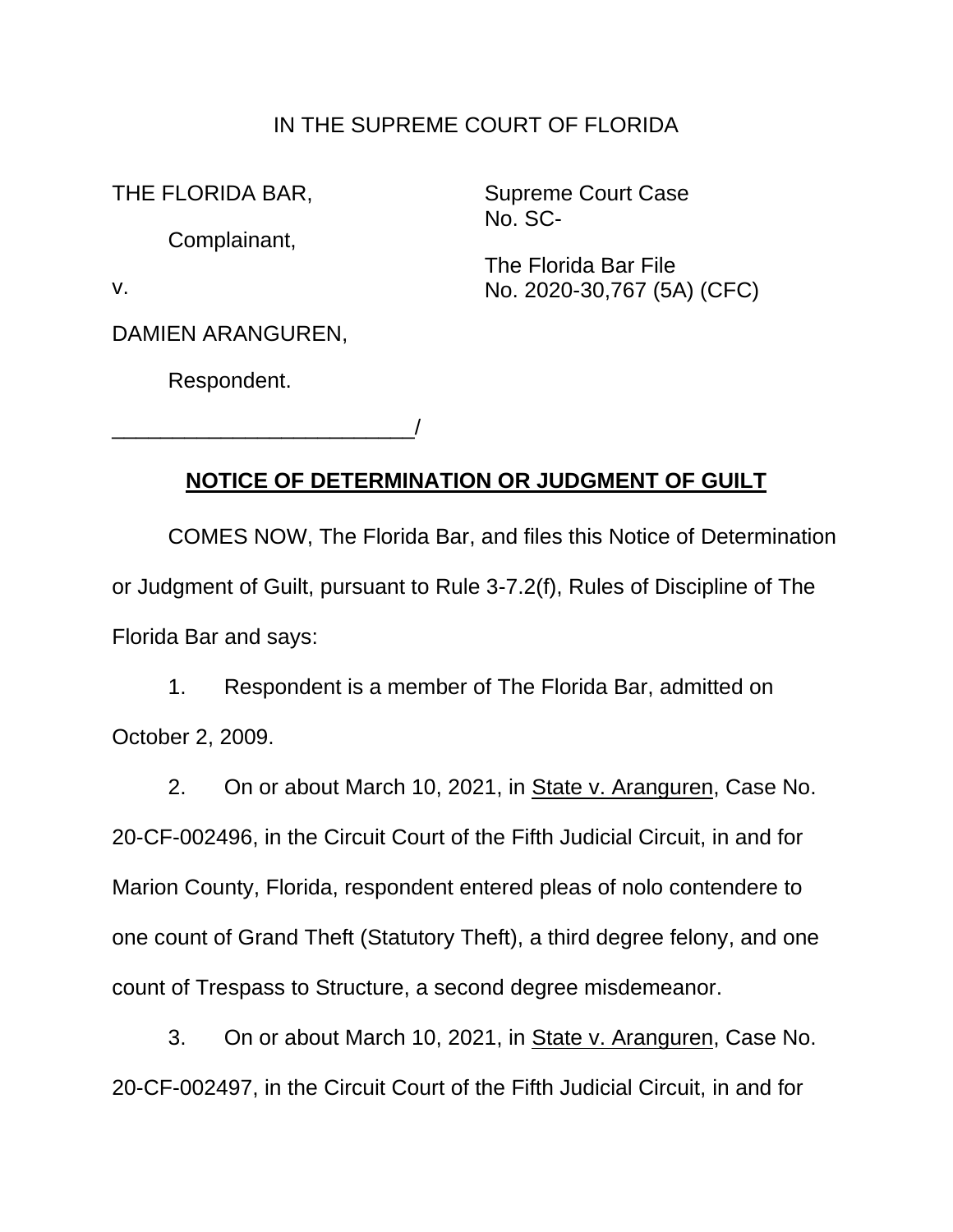Marion County, Florida, respondent entered pleas of nolo contendere to two counts of Grand Theft (Statutory Theft), a third degree felony, and to one count of Trespass in Occupied Structure or Conveyance, a first degree misdemeanor.

4. The court withheld adjudication as to all counts and sentenced respondent to two years of conditional probation as to the felony counts and to credit for time served as to the misdemeanor counts. The sentences run concurrent as to each count and concurrent as to each case (20-CF-002496; 20-CF-002497). Copies of the Judgments are attached hereto as Exhibit "A" and Exhibit "B."

 enter an order: WHEREFORE, The Florida Bar respectfully requests that this Court

 shall not commit a criminal act that reflects adversely on the lawyer's A. Finding respondent guilty of violating Rule 4-8.4(b) (A lawyer honesty, trustworthiness or fitness as a lawyer in other respects.) of the Rules Regulating The Florida Bar;

B. Suspending respondent pursuant to Rule 3-7.2(f), Rules of Discipline of The Florida Bar;

C. Ordering respondent to furnish a copy of the suspension order to all clients, opposing counsel and courts before which he is counsel of

2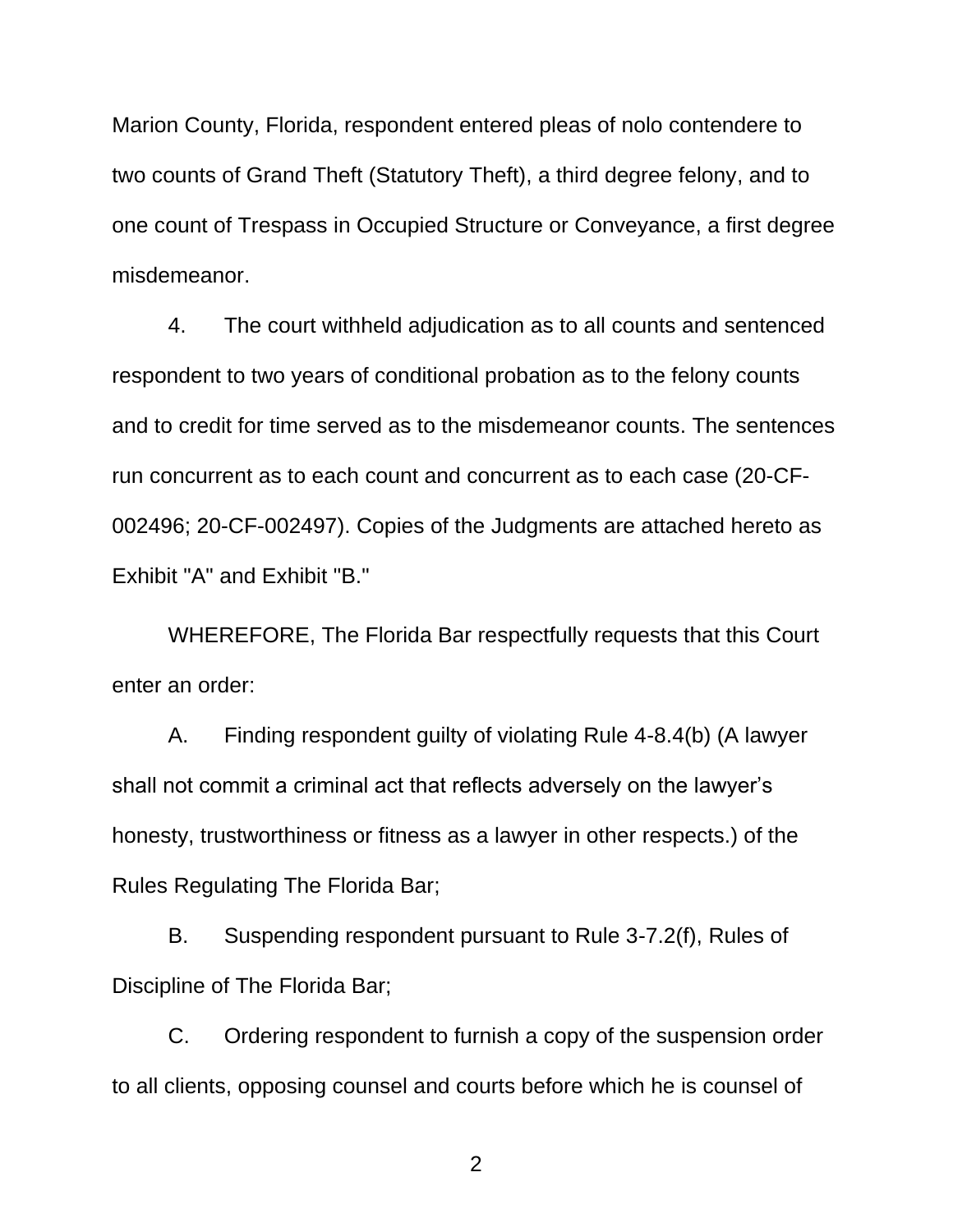Bar and to furnish staff counsel with the requisite affidavit listing all clients, record as required by Rule 3-5.1(h) of the Rules of Discipline of The Florida counsel and courts so informed within 30 days after receipt of the Court's order; and

D. Appointing or directing the appointment of a referee to conduct a hearing on sanctions pursuant to Rule 3-7.2(h), Rules of Discipline of The Florida Bar.

Respectfully submitted,

ashley Monrison

Ashley Taylor Morrison Bar Counsel The Florida Bar Orlando Branch Office The Gateway Center 1000 Legion Place, Suite 1625 Orlando, Florida 32801-1050 (407) 425-5424 Florida Bar No. 106205 amorrison@floridabar.org orlandooffice@floridabar.org ndejesus@floridabar.org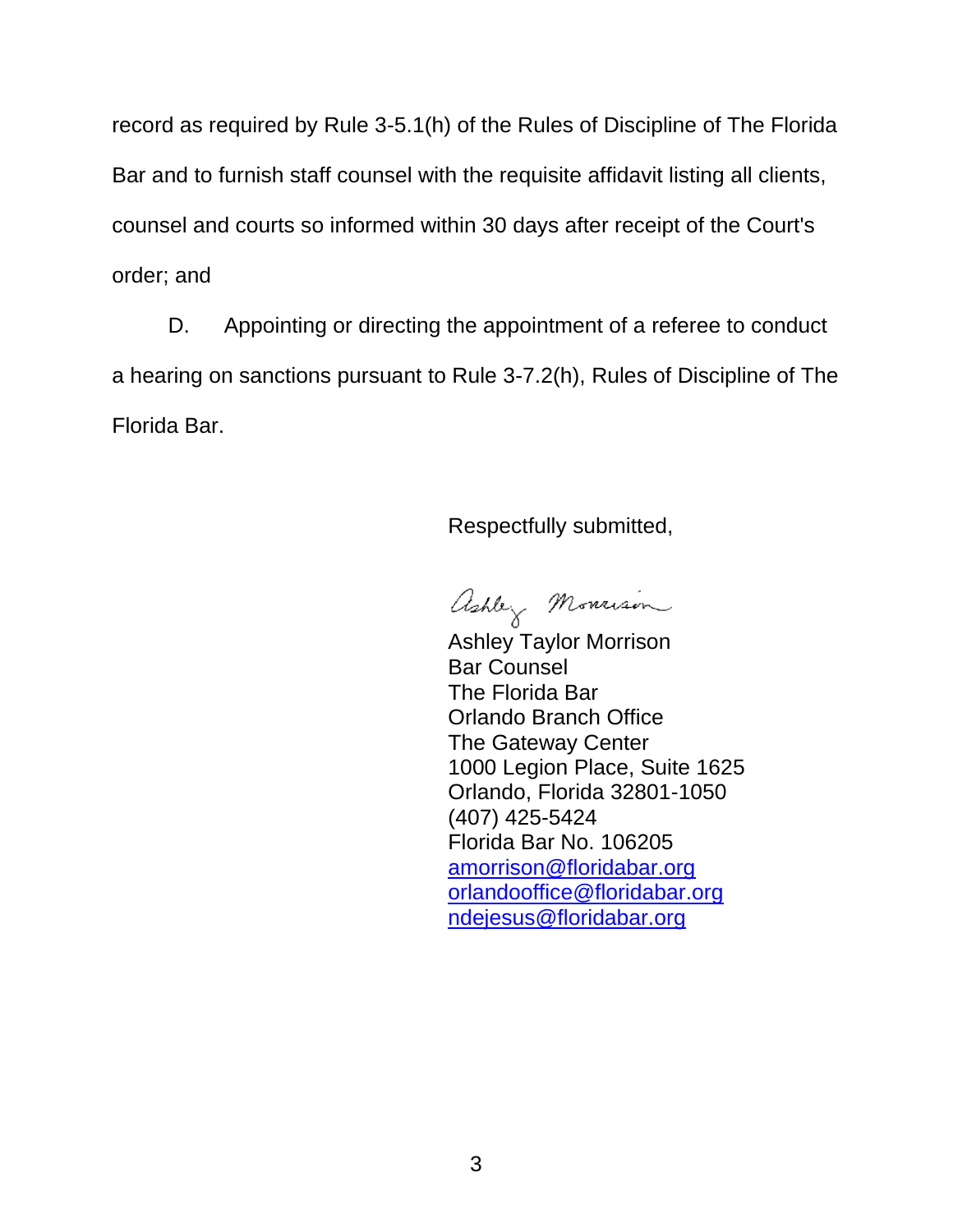### **CERTIFICATE OF SERVICE**

 been furnished by United States Mail via certified mail No. 9414 7266 9904 I certify that this Notice of Determination or Judgment of Guilt has been E-filed with The Honorable John A. Tomasino, Clerk of the Supreme Court of Florida; with a copy provided via email to Matthew Z. Karim, Counsel for Respondent, at matt@akesquire.com; and that a copy has 2965 0419 56, return receipt requested to Matthew Z. Karim, Counsel for Respondent, at The Law Office of A.K. Esquire, PLLC, 2737 E. Oakland Park Boulevard, Suite A, Fort Lauderdale, Florida 33306-1641, and via email to Staff Counsel, The Florida Bar, 651 E. Jefferson Street, Tallahassee, FL 32399-2300, at psavitz@floridabar.org, on this 30th day of March, 2021.

ashley Monrison

Ashley Taylor Morrison, Bar Counsel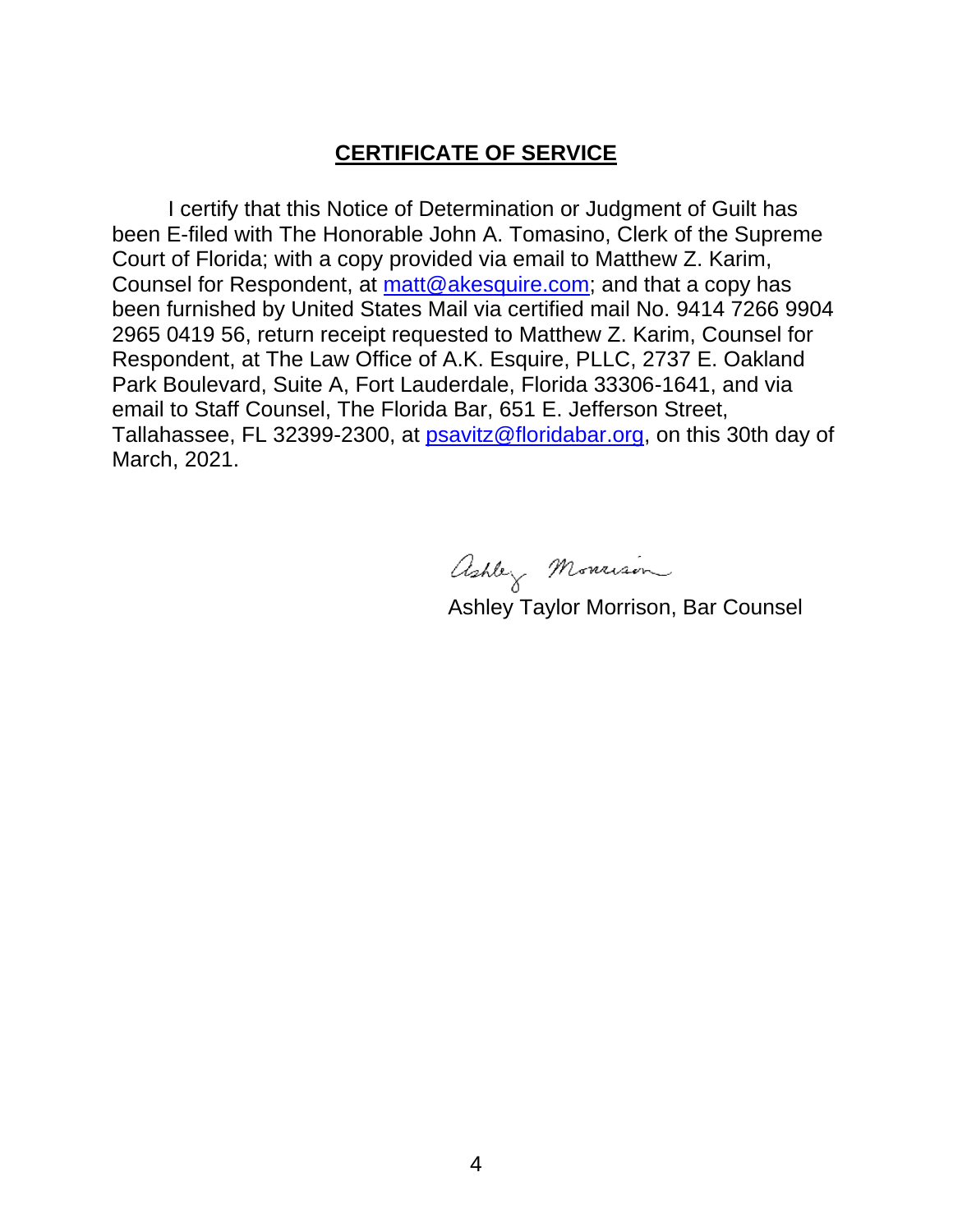## **NOTICE OF TRIAL COUNSEL AND DESIGNATION OF PRIMARY EMAIL ADDRESS**

PLEASE TAKE NOTICE that the trial counsel in this matter is Ashley Taylor Morrison, Bar Counsel, whose address, telephone number and primary email address are The Florida Bar, Orlando Branch Office, The Gateway Center, 1000 Legion Place, Suite 1625, Orlando, Florida 32801- 1050, (407) 425-5424, and amorrison@floridabar.org. Respondent need not address pleadings, correspondence, etc. in this matter to anyone other than trial counsel and to Staff Counsel, The Florida Bar, 651 E. Jefferson Street, Tallahassee, Florida 32399-2300, psavitz@floridabar.org.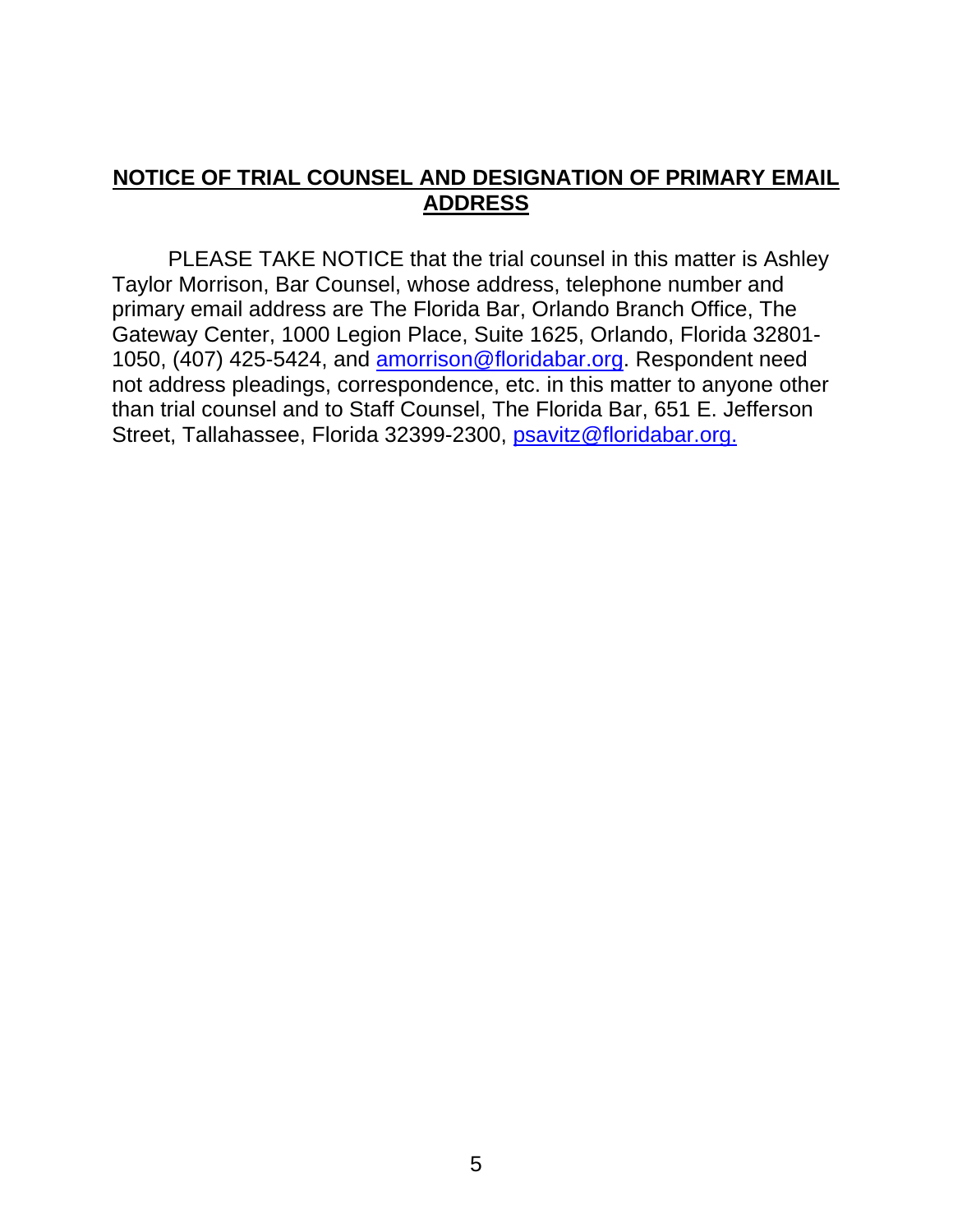#### **ST ATE OF FLORIDA IN THE CIRCUIT COURT OF THE FIFTH JUDICIAL CIRCUIT IN AND FOR MARION COUNTY FLORIDA**

STATE OF FLORIDA, Defendant. OBTS#:

-vs- UCN: 422020CF002496CFAXXX DAMIEN ARANGUREN Case Number: 20CF002496AX 4203178959

#### Judgment

#### **D** PROBATION VIOLATOR/COMMUNITY CONTROL VIOLATOR  $\Box$  RESENTENCE  $\Box$  RETRIAL

The defendant DAMIEN ARANGUREN being personally before the court represented by Matthew Z Karim, the attorney of record and the state represented by MARISSA MEYER-SHANNON and having entered a plea of Nolo-Contendere to the following crime(s):

| $CNT H$ CHARGE |                       | <b>LVL DGR</b>                     |
|----------------|-----------------------|------------------------------------|
| 812.014.2C     |                       | Felony Third                       |
|                |                       | Degree                             |
| 810.08.2A      | TRESPASS TO STRUCTURE | Misdemeanor                        |
|                |                       | First Degree                       |
|                |                       | <b>GRAND THEFT STATUTORY THEFT</b> |

- D The PROBATION/COMMUNITY CONTROL previously ordered in this case is revoked.
- $\Box$  The PRIOR ADJUDICATION OF GUILT IN THIS CASE IS CONFIRMED and no cause having been shown why the defendant should not be adjudicated guilty.

It is ordered that Adjudication of Guilt be Withheld.

EXHIBIT A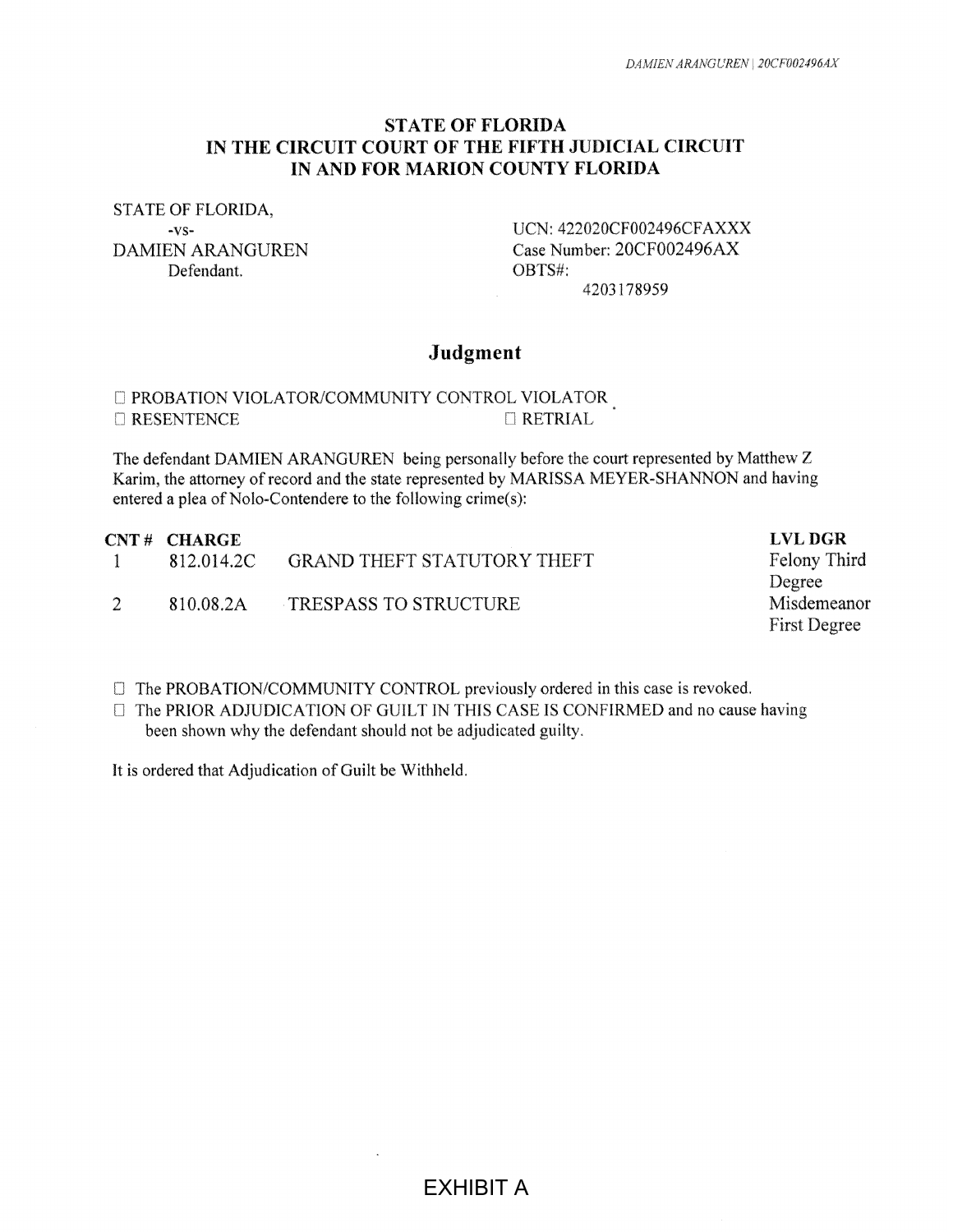Defendant's Signature

 $x = 05/22/1981$ 

endant's Date of Birth

Hemguron Mion **Print Name** 

# **FINGERPRINTS OF DEFENDANT**

 $3 - 10 - 21 8911175$ Fingerprints taken by: Name and Title I HEREBY CERTIFY that the above and foregoing fingerprints are the fingerprints of the Defendant,

 $2m^{\prime}$ en Aranguren ... and that they were placed

thereon by said Defendant in my presence in open court this date.

DONE AND ORDERED this  $\sqrt{0^{14}}$  day of  $M$  and  $\sqrt{0^{14}}$  and  $\sqrt{0^{14}}$  and  $\sqrt{0^{14}}$  and  $\sqrt{0^{14}}$  and  $\sqrt{0^{14}}$  and  $\sqrt{0^{14}}$  and  $\sqrt{0^{14}}$  and  $\sqrt{0^{14}}$  and  $\sqrt{0^{14}}$  and  $\sqrt{0^{14}}$  and  $\sqrt{0^{14}}$  and  $\sqrt{0^{14$ at Ocala, Marion County, Florida **JUDGE** 

Form: CAT 001 (8/09)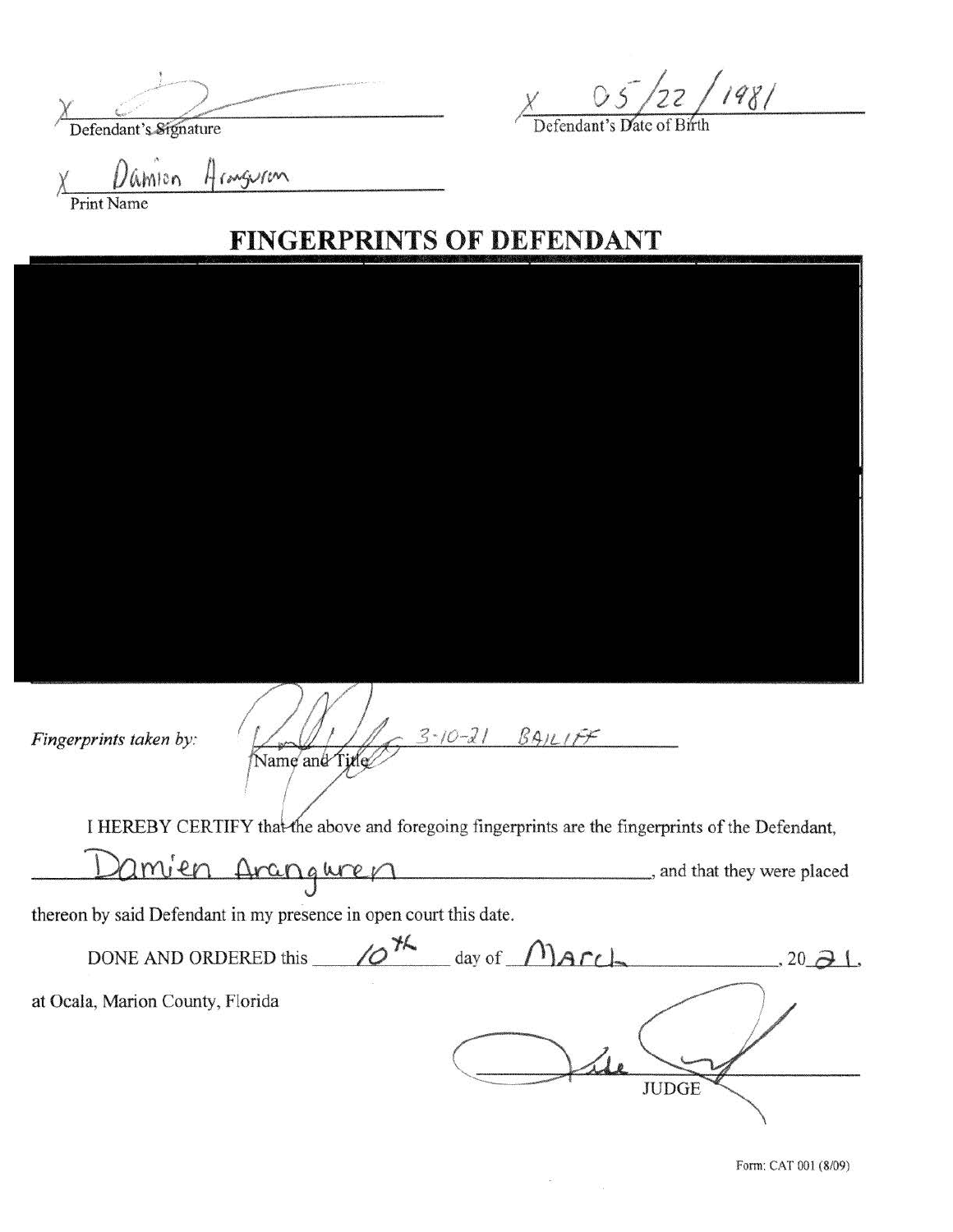#### **STATE OF FLORIDA IN THE CIRCUIT COURT OF THE FIFTH JUDICIAL CIRCUIT IN AND FOR MARION COUNTY FLORIDA**

STATE OF FLORIDA,

Defendant. OBTS#:

-vs- UCN: 422020CF002497CFAXXX DAMIEN ARANGUREN Case Number: 20CF002497AX 4203178959

#### **Judgment**

#### D PROBATION VIOLA TOR/COMMUNITY CONTROL VIOLA TOR 0 RESENTENCE 0 RETRIAL

The defendant DAMIEN ARANGUREN being personally before the court represented by Matthew Z Karim, the attorney of record and the state represented by STATE ATTORNEY and having entered a plea of Nolo-Contendere to the following crime(s):

|               | CNT# CHARGE |                                        | <b>LVL DGR</b> |
|---------------|-------------|----------------------------------------|----------------|
| $\Box$        |             | 812.014.2C GRAND THEFT STATUTORY THEFT | Felony Third   |
|               |             |                                        | Degree         |
| 2             |             | 812.014.2C GRAND THEFT STATUTORY THEFT | Felony Third   |
|               |             |                                        | Degree         |
| $\mathcal{R}$ | 810.08.2B   | TRESPASS IN OCCUPIED STRUCTURE OR      | Felony Third   |
|               |             | <b>CONVEYANCE</b>                      | Degree         |
|               |             |                                        |                |

- [] The PROBATION/COMMUNITY CONTROL previously ordered in this case is revoked.
- $\Box$  The PRIOR ADJUDICATION OF GUILT IN THIS CASE IS CONFIRMED and no cause having been shown why the defendant should not be adjudicated guilty.

It is ordered that Adjudication of Guilt be Withheld.